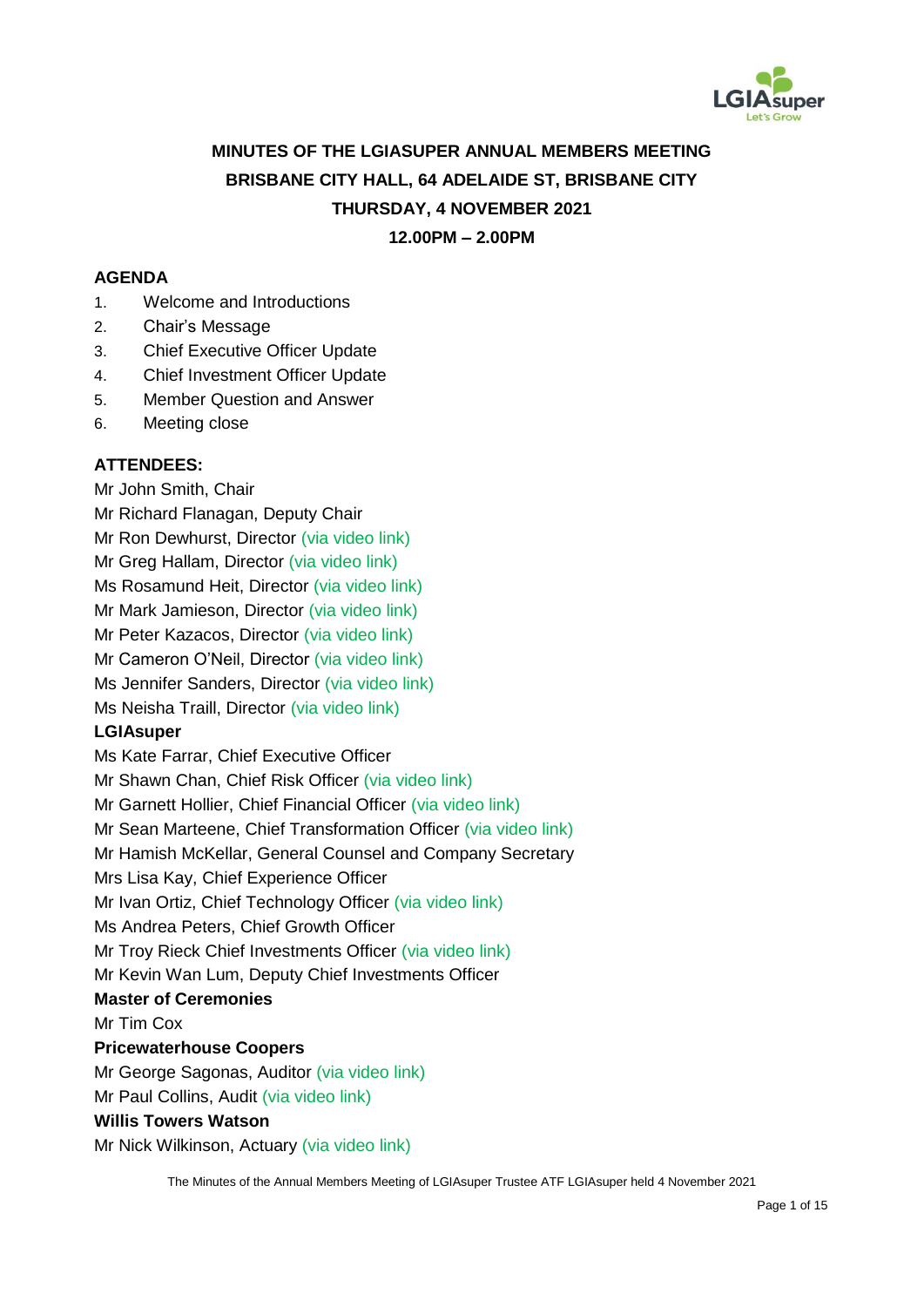

## **APOLOGIES:**

Mr Ray Burton, Director Ms Teresa Dyson, Director Ms Jennifer Thomas, Director Mr Scott Wilson, Director Ms Sarah Zeljko, Director

| #            | <b>Agenda Item</b>                                                                                                                                                                                                                                                                                                                                                                                                                                                                                                                                                                                                     | <b>Presenter</b>  |
|--------------|------------------------------------------------------------------------------------------------------------------------------------------------------------------------------------------------------------------------------------------------------------------------------------------------------------------------------------------------------------------------------------------------------------------------------------------------------------------------------------------------------------------------------------------------------------------------------------------------------------------------|-------------------|
|              | Meeting Commenced at 12.00pm                                                                                                                                                                                                                                                                                                                                                                                                                                                                                                                                                                                           |                   |
| 1            | <b>Welcome and Introductions</b>                                                                                                                                                                                                                                                                                                                                                                                                                                                                                                                                                                                       | Tim Cox, MOC      |
|              | Mr Cox as host of the Annual Member Meeting welcomed members<br>to the third LGIAsuper Annual Member Meeting, acknowledging the<br>traditional custodians of the land and paying his respects to the<br>Elders, past present and emerging.                                                                                                                                                                                                                                                                                                                                                                             |                   |
| $\mathbf{2}$ | <b>Chair's Message</b>                                                                                                                                                                                                                                                                                                                                                                                                                                                                                                                                                                                                 | John Smith, Chair |
|              | The Chair welcomed and thanked everyone for joining the meeting,<br>noting the merger of LGIAsuper and Energy Super was a significant<br>milestone for both funds to deliver a Queensland-based profit-for-<br>members fund with a community focus. The merger proceeded as<br>both trustees were satisfied that it was in the best interests of<br>members and over time would align products and services for<br>members at a reduced cost.                                                                                                                                                                          |                   |
|              | Energy Super had been identified as an ideal partner for LGIAsuper,<br>having a long and successful history in Queensland and an equally<br>strong member focus. Thanks to the merger, members were in a<br>strong, growing Queensland-based member fund with 24 billion<br>dollars in assets representing 123,000 members.                                                                                                                                                                                                                                                                                            |                   |
|              | The next step in LGIAsuper's growth would be the acquisition of the<br>Suncorp superannuation business in the first half of 2022 which<br>should deliver better services at lower costs and a broader range of<br>investment opportunities, which on completion of the integration<br>would result in a combined fund size of just under \$30 billion dollars<br>representing over 250,000 members. Suncorp would continue to<br>operate as its own entity with its own trustee board in the short term.<br>In the medium term, it would be converted into a profit-for-members<br>fund and integrated into LGIAsuper. |                   |
|              | In terms of the benefits to the merger and the acquisition of Suncorp<br>Super, a key benefit was the increase in the fund's size and scale<br>which would deliver further benefits as the integration develops,<br>including an increased range of investment opportunities, strong and<br>sustainable returns, lower investment and administration fees, access                                                                                                                                                                                                                                                      |                   |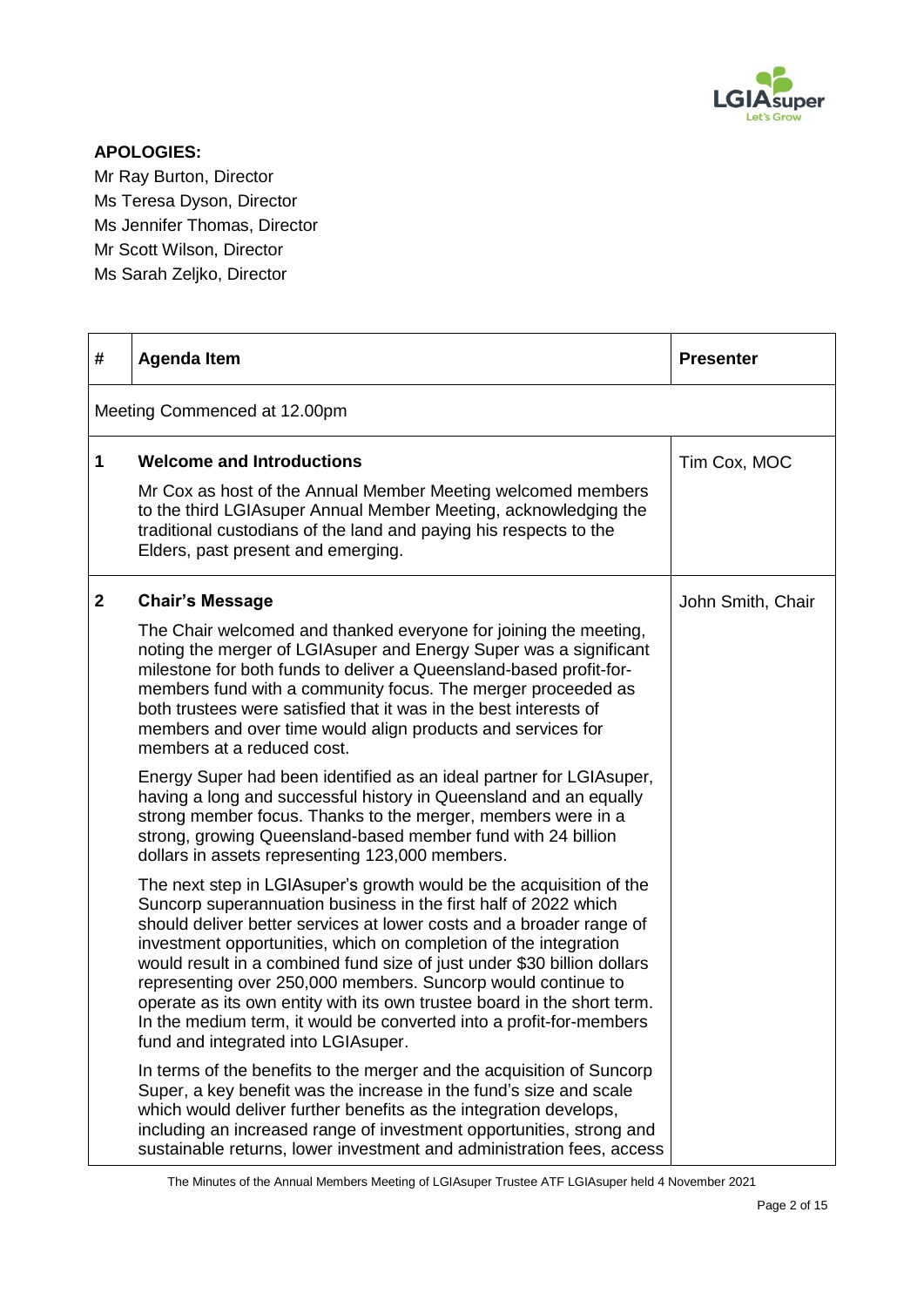

| # | <b>Agenda Item</b>                                                                                                                                                                                                                                                                                                                                                                                                                                                                                                                                                                                                                                                                                                                                                                                                                                                                                                                                                                      | <b>Presenter</b> |
|---|-----------------------------------------------------------------------------------------------------------------------------------------------------------------------------------------------------------------------------------------------------------------------------------------------------------------------------------------------------------------------------------------------------------------------------------------------------------------------------------------------------------------------------------------------------------------------------------------------------------------------------------------------------------------------------------------------------------------------------------------------------------------------------------------------------------------------------------------------------------------------------------------------------------------------------------------------------------------------------------------|------------------|
|   | to enhanced products and services as well as greater access and<br>presence in regional areas.                                                                                                                                                                                                                                                                                                                                                                                                                                                                                                                                                                                                                                                                                                                                                                                                                                                                                          |                  |
|   | Some of those benefits had already been delivered. In November<br>2020, LGIA super reduced its administration fee from \$1.50 to \$1 per<br>week and reduced investment fees on its ready-made investment<br>options and some single asset class options in May 2021. The<br>indirect cost ratio for investing was also reduced.                                                                                                                                                                                                                                                                                                                                                                                                                                                                                                                                                                                                                                                        |                  |
|   | In July 2021, LGIAsuper reduced its administration fee cap from<br>\$1,575 to \$900 per account and in September 2021, the weekly<br>administration fee of a dollar per week was completely removed<br>resulting in LGIAsuper being one of the very few superannuation<br>funds that did not have a flat dollar fee as well as an administration<br>fee based on assets. There would continue to be a focus on<br>reviewing fees for opportunities to deliver savings to members.                                                                                                                                                                                                                                                                                                                                                                                                                                                                                                       |                  |
|   | Energy Super's presence in regional areas had delivered increased<br>benefits to LGIAsuper members with staff based in Townsville,<br>Bundaberg and Perth allowing members to be serviced across the<br>state with strong workplace engagement, educational programmes<br>and assistance for members with understanding financial matters as<br>it relates to superannuation.                                                                                                                                                                                                                                                                                                                                                                                                                                                                                                                                                                                                           |                  |
|   | The Chair then spoke to the governance of the fund and the values in<br>relation to building retirement savings for members. Good<br>governance was absolutely essential as a responsible and<br>sustainable fund. As a profit-for-member public fund, members'<br>interests were at the centre of everything the fund did. Strong<br>governance ensured that LGIAsuper is governed in accordance with<br>its trust deed, relevant legislation and prudential requirements. The<br>board worked continuously to evolve and evaluate LGIAsuper's<br>performance in governance practices. He noted the Australian<br>Institute of Superannuation Trustees' Code of Practice had been<br>adopted to promote transparency and disclosure of LGIAsuper's<br>governance arrangements, as it strives for best practice in that area.<br>LGIAsuper's risk management framework and internal controls aimed<br>to identify, evaluate, and manage risks in line with its stated risk<br>appetite. |                  |
|   | As part of the merger between LGIA super and Energy Super a new<br>board structure was established that would support the merged<br>entity, particularly during the transition. The LGIA super board prior to<br>merger was made up of nine directors, three member representative<br>directors, three employer representative directors, and three<br>independent directors. Following the merger, a transitional board<br>would be in place until December 2022 comprised of six member<br>representative directors, six employer representative directors, and<br>three independent directors. On the 1st of January 2023, the board<br>would return to nine directors, comprising four employer                                                                                                                                                                                                                                                                                     |                  |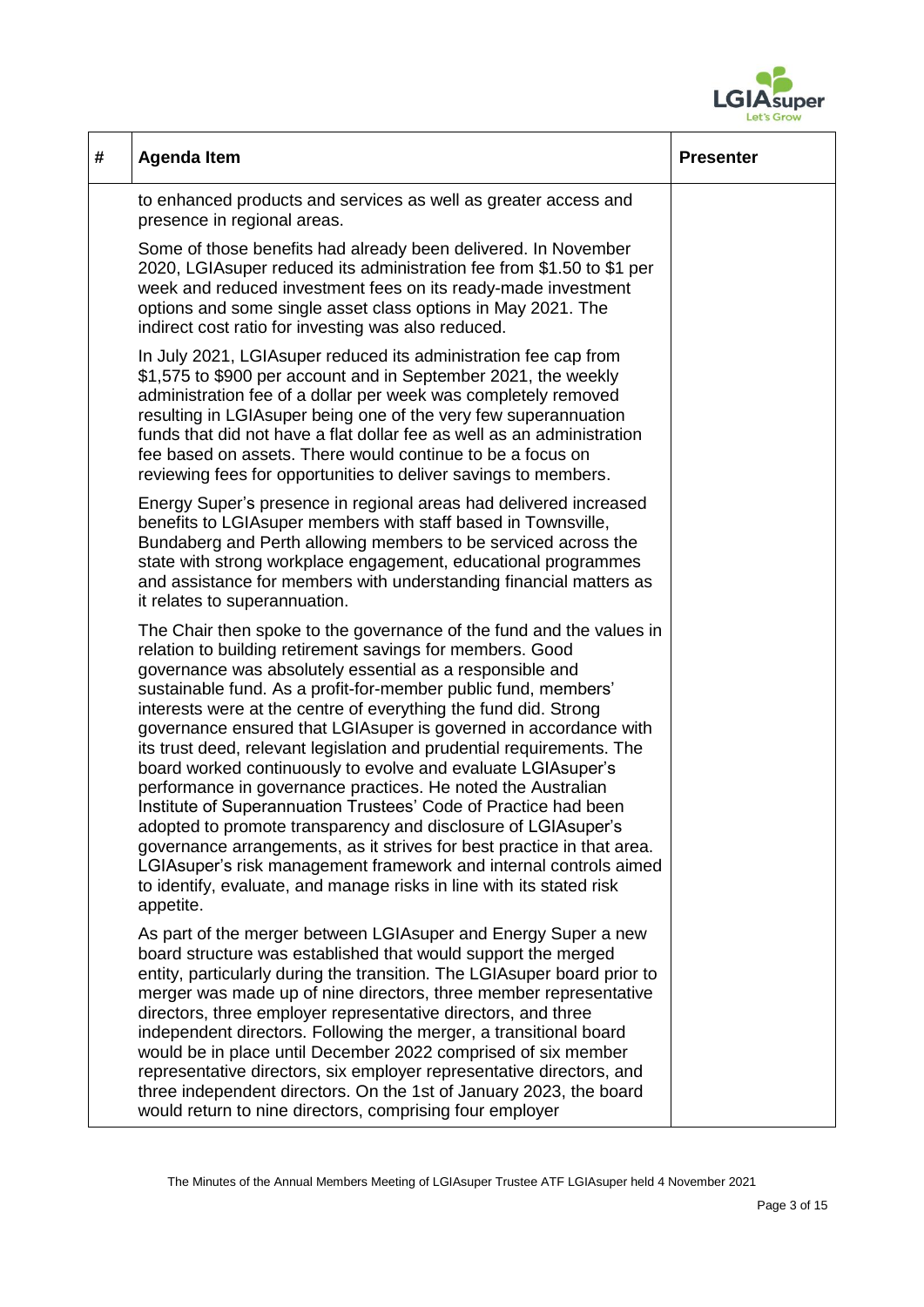

| # | <b>Agenda Item</b>                                                                                                                                                                                                                                                                                                                                                                                                                                                                                                                                                                                           | <b>Presenter</b>  |
|---|--------------------------------------------------------------------------------------------------------------------------------------------------------------------------------------------------------------------------------------------------------------------------------------------------------------------------------------------------------------------------------------------------------------------------------------------------------------------------------------------------------------------------------------------------------------------------------------------------------------|-------------------|
|   | representatives, four member representatives, and one independent<br>director.                                                                                                                                                                                                                                                                                                                                                                                                                                                                                                                               |                   |
|   | He noted member representatives were nominated by the member<br>base, the Australian Services Union and the Electrical Trade Union.<br>Employer representatives were nominated by the Local Government<br>Association of Queensland, Energy Queensland and other public<br>energy bodies and the Master Electricians Association.                                                                                                                                                                                                                                                                            |                   |
|   | The Chair thanked former Brisbane City Council member,<br>Cr. Matthew Burke for his service on the board, and welcomed<br>Mr. Greg Hallam who was appointed in September 2020.                                                                                                                                                                                                                                                                                                                                                                                                                               |                   |
| 3 | <b>Deputy Chair's Message</b>                                                                                                                                                                                                                                                                                                                                                                                                                                                                                                                                                                                | Richard Flanagan, |
|   | The Deputy Chair spoke to the history of Energy Super as a fund<br>focussed on the electrical, energy sector, contracting sector and the<br>generating authorities, and eventually expanding beyond the energy<br>sector into areas such as food manufacturing. At the time of the<br>merger, it had around 47,000 members and funds under<br>management of almost 9 billion dollars.                                                                                                                                                                                                                        | Deputy Chair      |
|   | The Deputy Chair then spoke to the ongoing change in the<br>superannuation industry, with the merger reflective of that change<br>and the merged fund's vision to play a leading role in shaping the<br>future of the industry, particularly in Queensland. Both funds had a<br>long and successful history delivering profit to members with a strong<br>member focus, with an ongoing a commitment to local government,<br>energy and the electrical industry. A particular strength of both funds<br>has been providing face-to-face service and engagement to members<br>particularly through roadshows. |                   |
|   | This merger had already allowed the fund to leverage the combined<br>scale and deliver better outcome to members. Energy Super<br>members enjoyed benefits such as the reduction of the indirect<br>administration fee reduced from 0.22% per annum to 0.18% per<br>annum for pension member on the balance of their accounts. Fees<br>on paper switches and all family law matters have been removed. As<br>previously noted by the Chair, the \$1 per week administration fee<br>was also removed in September.                                                                                            |                   |
|   | A number of Energy Super directors would continue to work for the<br>combined fund, with the new board ensuring the continued<br>celebration of the heritage of Energy Super and represent the<br>interests of its former members. In addition, a number of executives<br>and staff continued with the merged fund, to maintain the culture and<br>excellence of service, as well as corporate knowledge.                                                                                                                                                                                                    |                   |
|   | The Deputy Chair thanked those directors for their service to Energy<br>Super, who had stepped down as part of the merger: Christine<br>Maher, Armand Mahne and Rebecca Girard. The fund had also                                                                                                                                                                                                                                                                                                                                                                                                            |                   |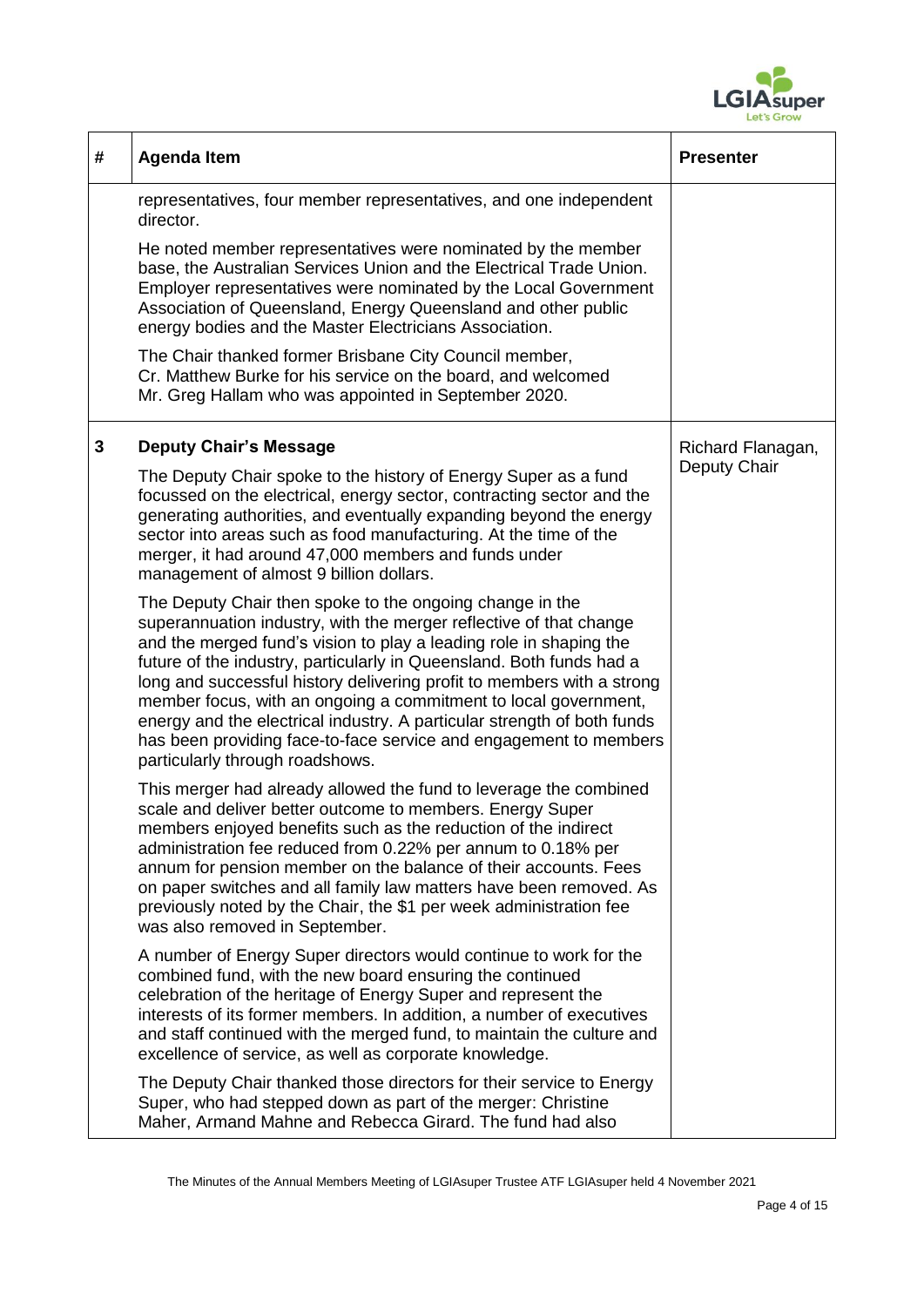

| # | <b>Agenda Item</b>                                                                                                                                                                                                                                                                                                                                                                                                                                                                                                                                                                                                                                                                                                                                                                                          | <b>Presenter</b> |
|---|-------------------------------------------------------------------------------------------------------------------------------------------------------------------------------------------------------------------------------------------------------------------------------------------------------------------------------------------------------------------------------------------------------------------------------------------------------------------------------------------------------------------------------------------------------------------------------------------------------------------------------------------------------------------------------------------------------------------------------------------------------------------------------------------------------------|------------------|
|   | farewelled Energy Super's longstanding Chief Executive Officer,<br>Robyn Petrou, and Chief Financial Officer, Phillip Hagen.                                                                                                                                                                                                                                                                                                                                                                                                                                                                                                                                                                                                                                                                                |                  |
| 4 | <b>Chief Executive Officer Update</b>                                                                                                                                                                                                                                                                                                                                                                                                                                                                                                                                                                                                                                                                                                                                                                       | Kate Farrar, CEO |
|   | The Chief Executive Officer welcomed the members in attendance<br>and introduced herself as the Chief Executive Officer of the merged<br>fund.                                                                                                                                                                                                                                                                                                                                                                                                                                                                                                                                                                                                                                                              |                  |
|   | Looking back the prior year, both LGIAsuper and Energy Super had<br>major achievements. Prior to the merger, LGIA super had grown to<br>manage 15 billion dollars in funds under management, with around<br>72,500 members. This growth had continued even through the<br>COVID-19 pandemic. Even with the rolling lockdowns in place, the<br>fund had continued to deliver the high level of personal service that<br>members had always enjoyed from the fund including 8,800<br>attendees at workplace visits, seminars, and webinars.                                                                                                                                                                                                                                                                   |                  |
|   | The 2020/21 financial year had seen the highest returns in more than<br>a decade for MySuper members. The fund's net promoter score<br>increased by 108% over the year, with a final score of 27 at the end<br>of that period. LGIAsuper also achieved a platinum Super Ratings<br>award for the 13th straight year, as well as a Rainmaker AAA quality<br>rating.                                                                                                                                                                                                                                                                                                                                                                                                                                          |                  |
|   | Energy Super also had significant achievements during the financial<br>year, with the fund growing to 9 billion dollars, nearly 48,000<br>members and achieving an average return of 8.13% over 19 years as<br>at 30 June 2021. The team had also continued to provide<br>personalised service to members with 8,400 attendees at workplace<br>visits, webinars, and seminars. Energy Super received a positive 32<br>net promoter score reflective of that history of excellent service. Both<br>LGIA super and Energy Super had a long and successful history as<br>profit for member funds, with a strong member focus and a<br>commitment to the local government, energy, and electrical<br>industries.                                                                                                |                  |
|   | Members were now part of a Queensland-based fund managing<br>around \$24 billion in retirement savings for around 129,000 member<br>accounts. The merger had put the fund in a strong position for the<br>future, opening up opportunities to members whilst allowing the fund<br>to maintain the excellent personal service that both funds had been<br>known for. The completion of the Suncorp acquisition would deliver a<br>combined size of over \$30 billion and a membership of over 250,000<br>accounts. As a \$30 billion fund, there would be increased access to<br>high performing, mid-market investments with a focus on assets that<br>build communities and support members where they live and they<br>work as well as maintain the personalised service that members<br>currently enjoy. |                  |
|   | The previous 12 months had seen significant changes to the industry<br>including the Your Future Your Super reforms, including a new                                                                                                                                                                                                                                                                                                                                                                                                                                                                                                                                                                                                                                                                        |                  |

The Minutes of the Annual Members Meeting of LGIAsuper Trustee ATF LGIAsuper held 4 November 2021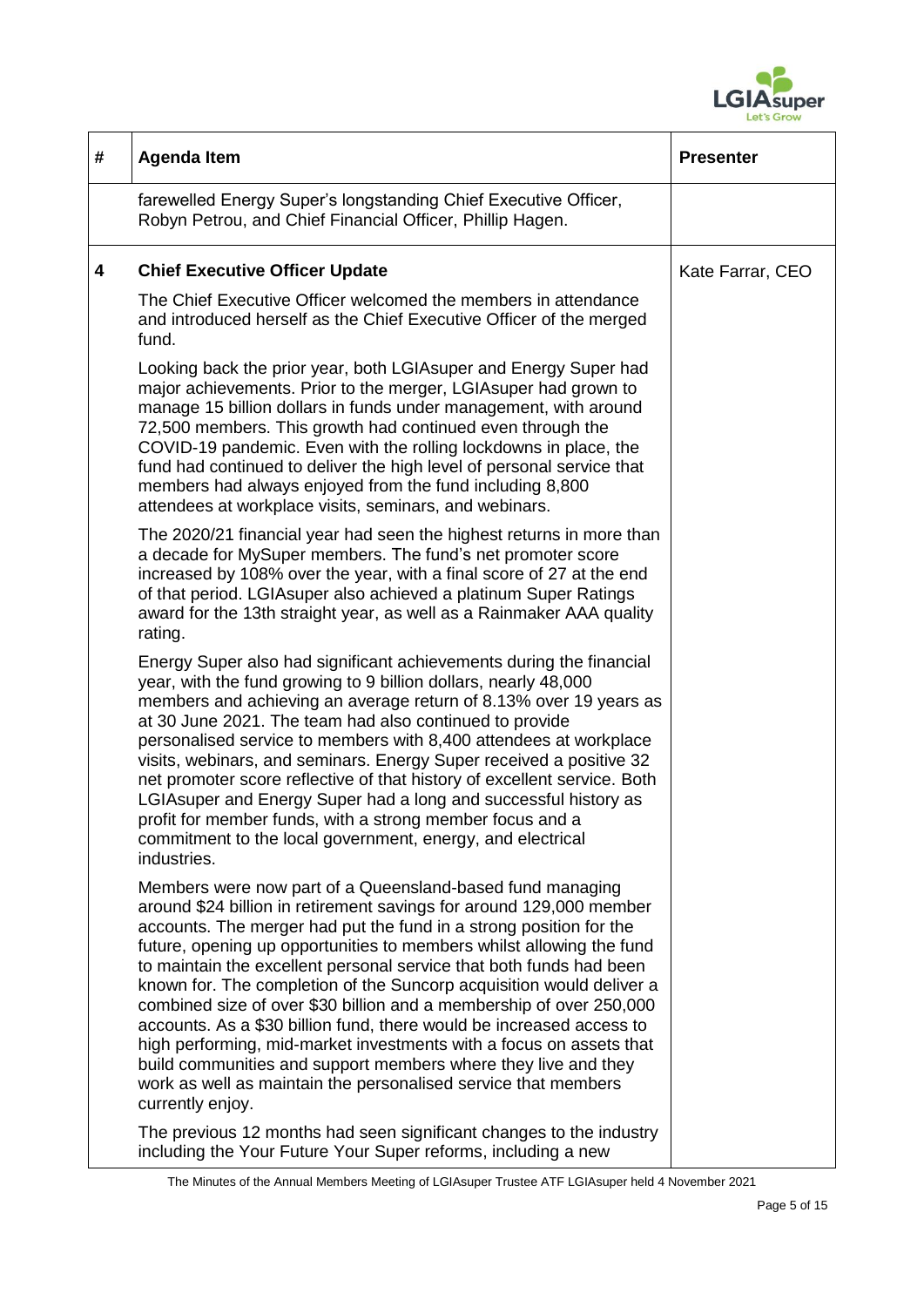

| # | <b>Agenda Item</b>                                                                                                                                                                                                                                                                                                                                                                                                                                                                                                                                                                                                            | <b>Presenter</b> |
|---|-------------------------------------------------------------------------------------------------------------------------------------------------------------------------------------------------------------------------------------------------------------------------------------------------------------------------------------------------------------------------------------------------------------------------------------------------------------------------------------------------------------------------------------------------------------------------------------------------------------------------------|------------------|
|   | performance assessment for super funds. In September APRA<br>confirmed that LGIAsuper had passed this assessment.                                                                                                                                                                                                                                                                                                                                                                                                                                                                                                             |                  |
|   | As part of the commitment to providing a high level of service, both<br>funds continued to make transformations to technology,<br>administration, and communication functions. Amongst these<br>changes there were some of the following:                                                                                                                                                                                                                                                                                                                                                                                     |                  |
|   | Member Online was improved with new features and<br>enhancements to give members more ways to view and update<br>their super online, as well as improvements to their experience<br>and data security.                                                                                                                                                                                                                                                                                                                                                                                                                        |                  |
|   | Online education: Members were provided access to an online<br>$\bullet$<br>library of webinars and education resources covering a<br>significant number of superannuation and financial wellbeing<br>topics.                                                                                                                                                                                                                                                                                                                                                                                                                 |                  |
|   | Online webinars: Members were able to join webinars to prepare<br>$\bullet$<br>for retirement and also keep up to date with fund changes and<br>changes to the legislative environment.                                                                                                                                                                                                                                                                                                                                                                                                                                       |                  |
|   | Super hub: More Queensland councils started using<br>٠<br>LGIA super's online information and education service during the<br>year.                                                                                                                                                                                                                                                                                                                                                                                                                                                                                           |                  |
|   | Reduction of fees which was part of the ongoing work to lower<br>$\bullet$<br>the costs of the fund and pass on the savings to members.                                                                                                                                                                                                                                                                                                                                                                                                                                                                                       |                  |
|   | Regional presence: As part of the commitment to personalised<br>٠<br>service, travel throughout the state to meet with regional<br>members.                                                                                                                                                                                                                                                                                                                                                                                                                                                                                   |                  |
|   | Face to face presence: Over 4,000 super health checks were<br>$\bullet$<br>completed and over 5,600 financial advice appointments were<br>completed.                                                                                                                                                                                                                                                                                                                                                                                                                                                                          |                  |
|   | Member communications: The first phase of a more efficient and<br>cost-effective information delivery model was completed.                                                                                                                                                                                                                                                                                                                                                                                                                                                                                                    |                  |
|   | In relation to future developments, the Chief Executive Officer noted<br>that whilst LGIA super and Energy Super were operating under both<br>brands, work on the rebranding of the combined fund was underway<br>for a launch in 2022. Suncorp superannuation would also transition to<br>the new brand in time. In relation to technology, several new tools for<br>members would be launched including a retirement calculator and<br>also a new mobile app allowing member to access their account<br>information, update personal information and contact details, check<br>insurance cover, and view annual statements. |                  |
|   | Importantly the fund's focus would remain on investment<br>opportunities, and in the long term, the continued protection of<br>member savings during these volatile times. The activity in relation to<br>mergers has been designed to deliver a fund with a boutique,<br>personal service offering to members, whilst also leveraging the                                                                                                                                                                                                                                                                                    |                  |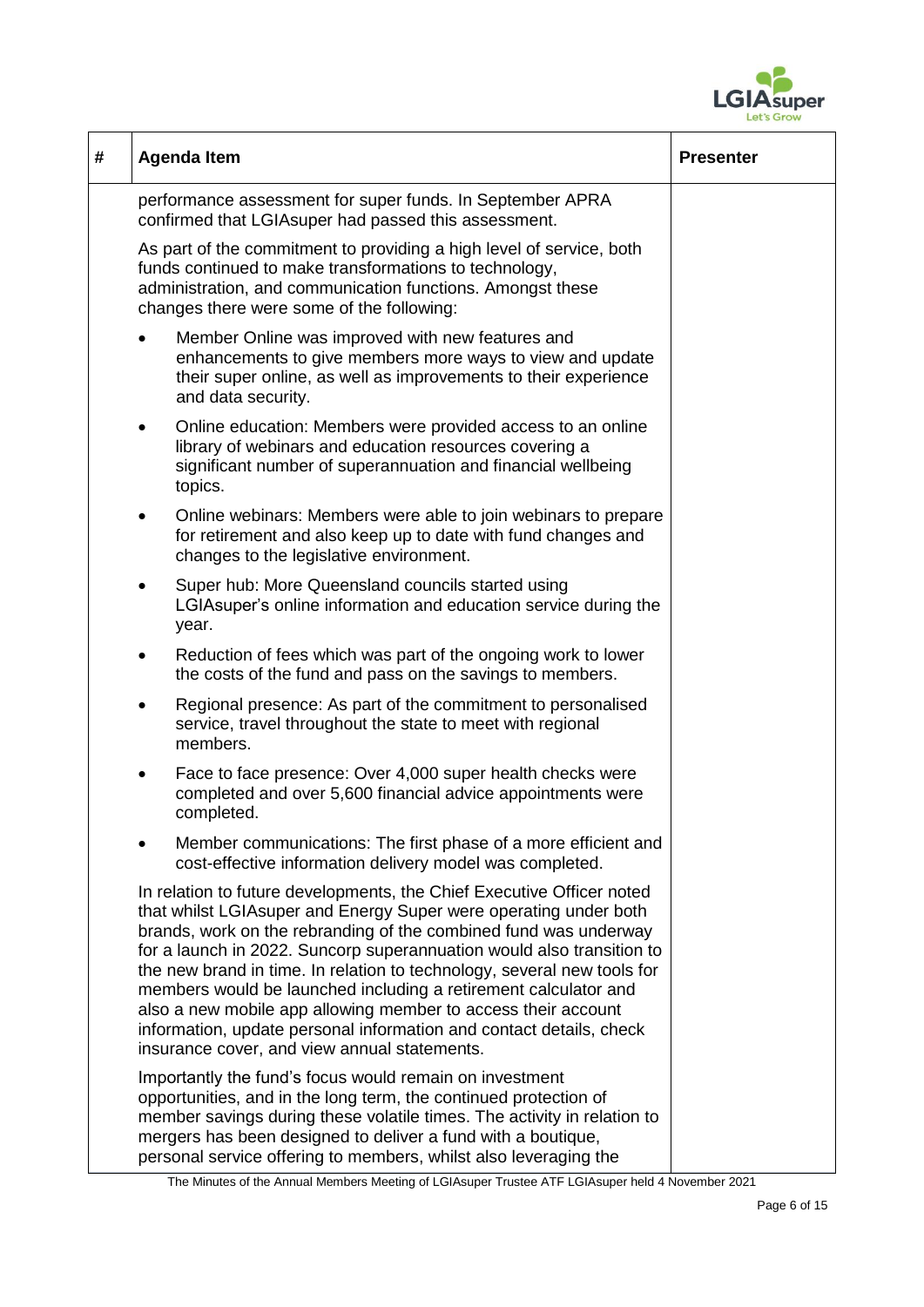

| # | <b>Agenda Item</b>                                                                                                                                                                                                                                                                                                                                                                                                                                                                                                                                                                                                                                                                                                                                                                                                                                                 | <b>Presenter</b>             |
|---|--------------------------------------------------------------------------------------------------------------------------------------------------------------------------------------------------------------------------------------------------------------------------------------------------------------------------------------------------------------------------------------------------------------------------------------------------------------------------------------------------------------------------------------------------------------------------------------------------------------------------------------------------------------------------------------------------------------------------------------------------------------------------------------------------------------------------------------------------------------------|------------------------------|
|   | benefit of the fund's increase in scale and size to deliver members<br>the best possible retirement outcomes.                                                                                                                                                                                                                                                                                                                                                                                                                                                                                                                                                                                                                                                                                                                                                      |                              |
|   | In addition to great annual returns, LGIA super received major<br>recognition over the year from industry analyst Super Ratings with<br>the default My Super Lifecycle Under 75 option listed as the number<br>one performing fund in its category for the period of 1 July to 31<br>October, 2020, and achieving the top five category rankings for<br>Diversified Growth, Aggressive, Balanced, and Stable options. The<br>Chief Executive Officer expressed her pride in the fund's performance<br>and the way the team had adapted to another challenging and busy<br>year with the merger, regulatory change, and ongoing COVID-19<br>pandemic as well as her optimism in the fund's future in delivering<br>more for its members and the best possible retirement outcomes.                                                                                  |                              |
| 5 | <b>Deputy Chief Investment Officer Update</b>                                                                                                                                                                                                                                                                                                                                                                                                                                                                                                                                                                                                                                                                                                                                                                                                                      | Kevin Wan Lum,<br>Deputy CIO |
|   | The Deputy Chief Investment Officer spoke to LGIAsuper's<br>investment philosophy and investment strategy noting similarities<br>between Energy Super and LGIAsuper not just in terms of the<br>financial goals of members, but the similarities across the<br>membership bases being predominantly 45 and over with relatively<br>high account balances of around \$160,000 which was much higher<br>than the industry average.                                                                                                                                                                                                                                                                                                                                                                                                                                   |                              |
|   | One of the implications of this was that members were at a later<br>stage in their superannuation journey, which influenced how the fund<br>built an investment strategy to address that. The investment strategy<br>reflected the fact that whilst members were concerned about short<br>term ups and downs in their returns, the focus needed to remain on<br>long-term returns, because even 45-year old members would have<br>another 35 to 40 years of superannuation to support them. The fund<br>invested in a diversified mix of investments across shares, property,<br>infrastructure, cash, bonds as well as some alternative investments to<br>achieve the sustainable returns required. Diversification into assets<br>such as property, infrastructures and other private investments<br>reduced some of the volatility often seen in share markets. |                              |
|   | While the principal objective was to deliver financial returns to<br>members, within that objective the fund invested in Queensland<br>assets to invest in the communities where members live and work.<br>Some examples of this approach included the Regional Livestock<br>Exchange, the North Queensland Gas Pipeline and the Gold Coast<br>light rail. The fund was also invested in a comprehensive number of<br>airports including Cairns, Townsville, Mount Isa, Mackay, Sunshine<br><b>Coast and Gold Coast.</b>                                                                                                                                                                                                                                                                                                                                           |                              |
|   | Other Queensland investments were shopping centres such as<br>Robina Town Centre, Toowoomba Grand Central and Logan<br>Hyperdome. The fund also had investments in other key sectors such                                                                                                                                                                                                                                                                                                                                                                                                                                                                                                                                                                                                                                                                          |                              |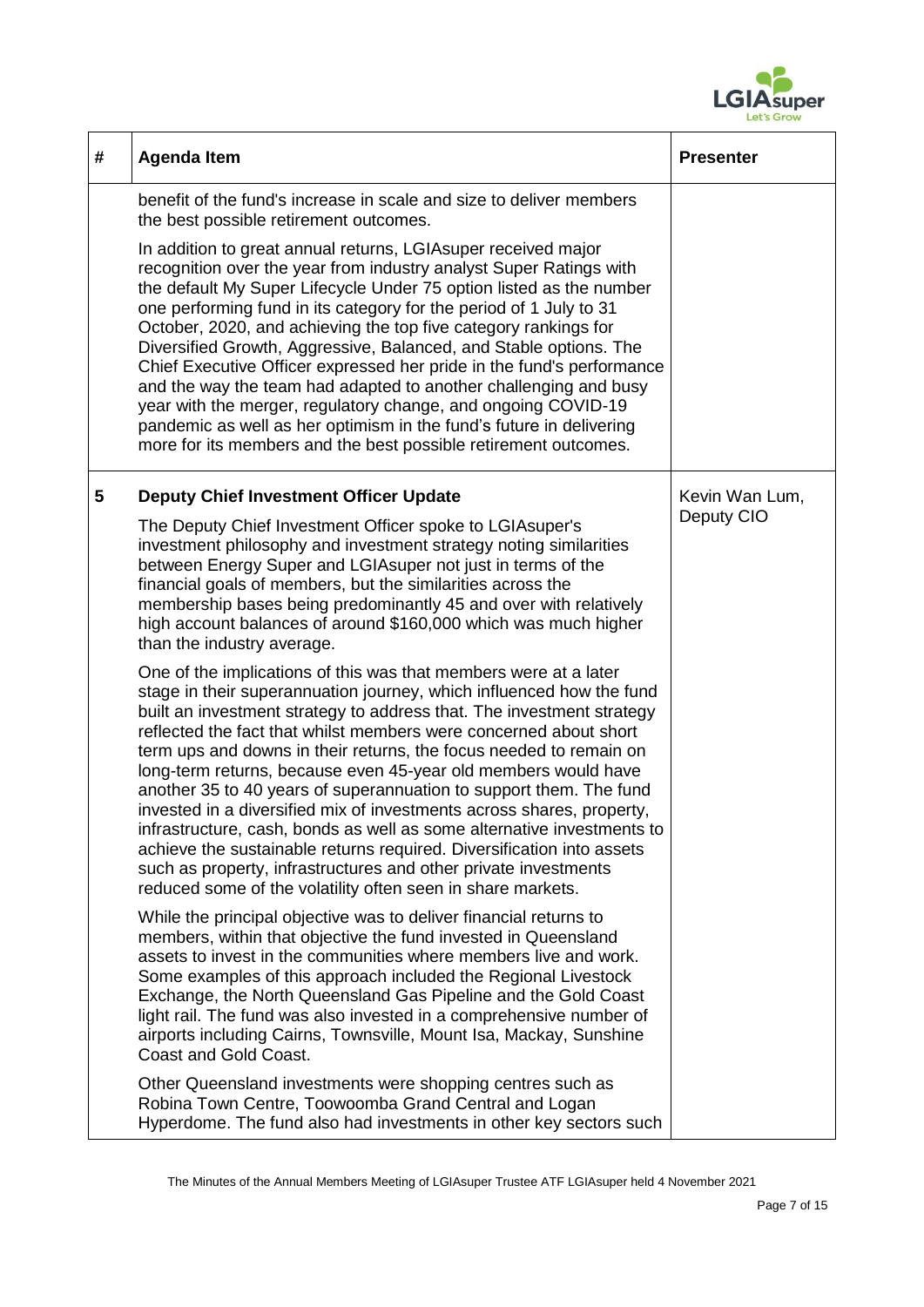

| # | <b>Agenda Item</b>                                                                                                                                                                                                                                                                                                                                                                                                                                                                                                                                                                                                                                          | <b>Presenter</b> |
|---|-------------------------------------------------------------------------------------------------------------------------------------------------------------------------------------------------------------------------------------------------------------------------------------------------------------------------------------------------------------------------------------------------------------------------------------------------------------------------------------------------------------------------------------------------------------------------------------------------------------------------------------------------------------|------------------|
|   | as Affinity Childcare and infrastructure outside of Queensland across<br>a range of assets which were detailed in the fund's Annual Report.                                                                                                                                                                                                                                                                                                                                                                                                                                                                                                                 |                  |
|   | As part of LGIAsuper's Investment Governance Framework,<br>environmental, social, and governance factors were also considered,<br>building on Energy Super's ESG program. Importantly in considering<br>any potential responsible investment, it must be in the best interest of<br>members, it must be genuine both its ESG intent and outcomes, and<br>it must have minimal impact in terms of the overall risk and return.                                                                                                                                                                                                                               |                  |
|   | In making any socially responsible or values-based investment<br>decision, the fund did not have any hard exclusions, with all<br>investments evaluated on merit. The merger between LGIAsuper and<br>Energy Super allowed the fund the ability to focus on ESG<br>considerations. For those values-based members who were<br>interested in negative screening, socially responsible investment<br>options were available. Further work was underway to enhance the<br>offering of socially responsible investment options.                                                                                                                                 |                  |
|   | He noted the returns over the previous 12 months had been the best<br>that super fund members have seen in nearly a decade. The driver of<br>those returns was Australian and international shares. Over the<br>financial year, LGIA super's MySuper delivered 15.1% and the<br>diversified growth pension option delivered 16.3%. The Energy Super<br>MySuper option achieved 17.7% and balanced pension option<br>achieved 19.8%. The reason for the higher returns on pension<br>options is that, when markets were positive, pension returns will be<br>higher than accumulation options as a result of the zero tax<br>environment of pension options. |                  |
|   | The drivers behind the outperformance of domestic and international<br>shares were the low interest rate environment and the significant<br>level of stimulus that governments and central banks around the<br>world provided markets. Conversely, cash and fixed interest<br>struggled due to the low interest rate environment.                                                                                                                                                                                                                                                                                                                           |                  |
|   | The Deputy Chief Investment Officer then spoke to the broader<br>economy which had seen the first technical recession in 28 years.<br>The effect of COVID-19 had been both negative and positive in<br>certain market segments and geographical areas, with differing<br>experience across Australia, the US and Europe.                                                                                                                                                                                                                                                                                                                                    |                  |
|   | In terms of the future, the interest rate and policy environment being<br>set by governments and central banks was broadly positive and was<br>likely to support growth. The opening of international travel back into<br>Australia may see unemployment continue to fall slightly as economic<br>activity picked up. He noted the risk from COVID-19 still remained,<br>with the risk of further variants. Cash and bonds would likely continue<br>to underperform due to the low interest rate environment. Opportunity<br>lay in other areas such as property, infrastructure and other unlisted<br>and private investments.                             |                  |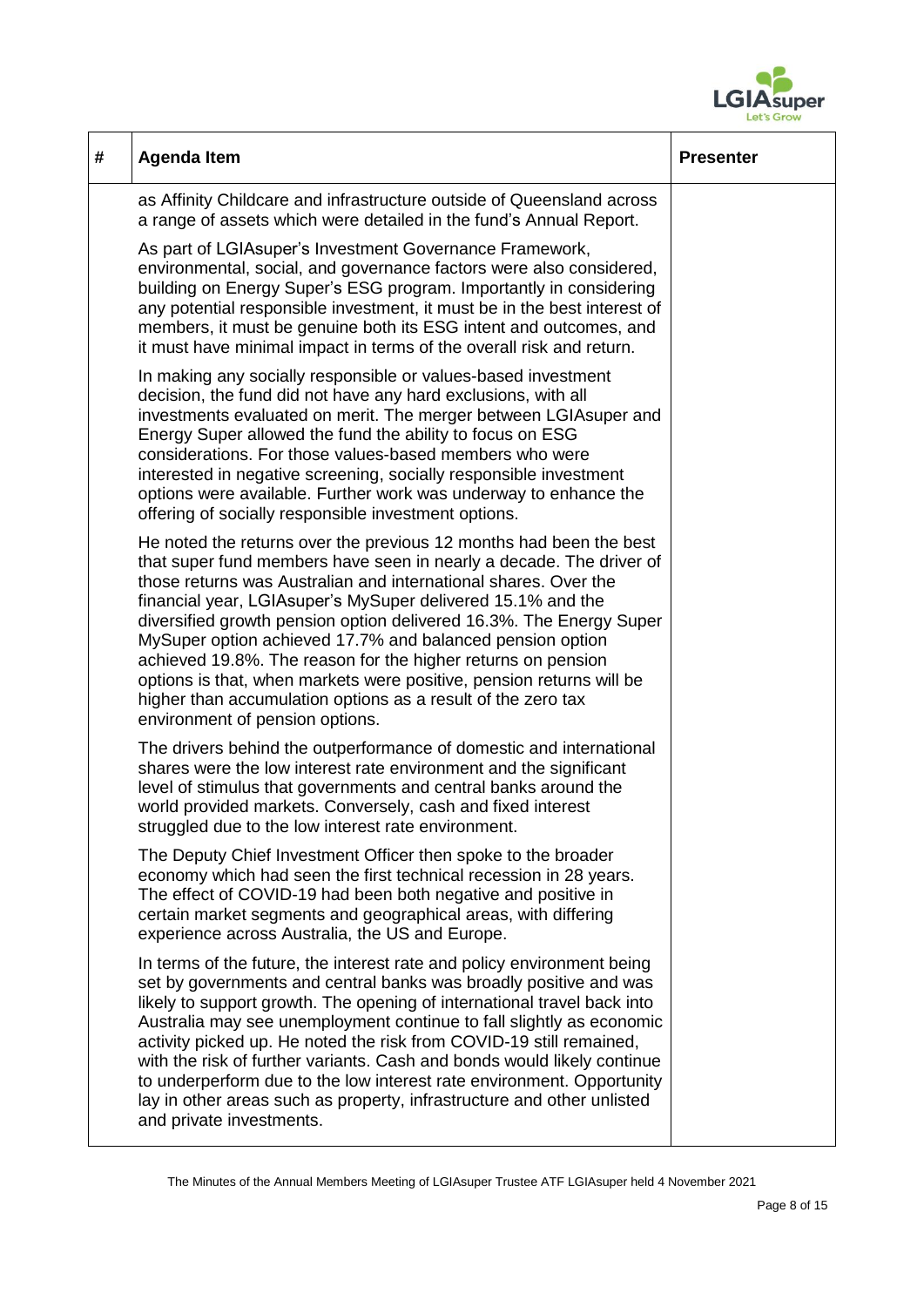

| # | <b>Agenda Item</b>                                                                                                                                                                                                                                                                                                                                                                                                                                                                                                                                                                                                                                                                                                                                                                                                                                                                                                                                  | <b>Presenter</b> |
|---|-----------------------------------------------------------------------------------------------------------------------------------------------------------------------------------------------------------------------------------------------------------------------------------------------------------------------------------------------------------------------------------------------------------------------------------------------------------------------------------------------------------------------------------------------------------------------------------------------------------------------------------------------------------------------------------------------------------------------------------------------------------------------------------------------------------------------------------------------------------------------------------------------------------------------------------------------------|------------------|
|   | The Deputy Chief Investment Officer summarised by highlighting that<br>the mixed outlook for various types of investments represents a key<br>driver behind the strategy of investing in a diversified investment<br>portfolio.                                                                                                                                                                                                                                                                                                                                                                                                                                                                                                                                                                                                                                                                                                                     |                  |
| 6 | <b>Questions from Members</b>                                                                                                                                                                                                                                                                                                                                                                                                                                                                                                                                                                                                                                                                                                                                                                                                                                                                                                                       |                  |
|   | Mr Cox then opened the floor to questions from members.                                                                                                                                                                                                                                                                                                                                                                                                                                                                                                                                                                                                                                                                                                                                                                                                                                                                                             |                  |
|   | Question: Will the fund be given a new name, and if so, what will<br>it be?                                                                                                                                                                                                                                                                                                                                                                                                                                                                                                                                                                                                                                                                                                                                                                                                                                                                         |                  |
|   | The Chief Executive Officer responded that the team was testing<br>names across the LGIAsuper, Energy Super and Suncorp Super<br>member bases, with one name of particular interest being Brighter<br>Super.                                                                                                                                                                                                                                                                                                                                                                                                                                                                                                                                                                                                                                                                                                                                        |                  |
|   | Question: Is my super safe with LGIAsuper?                                                                                                                                                                                                                                                                                                                                                                                                                                                                                                                                                                                                                                                                                                                                                                                                                                                                                                          |                  |
|   | The Chair highlighted the fund's attention to governance and<br>compliance, the long-term focus on investments through<br>diversification of the portfolio. The previous two years had been<br>testament to this, as LGIA super was one of around a dozen funds<br>that had a positive return during FY20, with around 15% during the<br>most recent financial year. That was a good indication that when<br>markets were difficult, the fund had been able to preserve retirement<br>savings. The fund had been around for more than five decades and<br>was in the top five category for its diversified growth, aggressive,<br>balanced and stable options for the period of July through to October<br>last year. With 13 years of receiving a platinum rating from<br>SuperRatings and also Rainmaker giving the fund an AAA rating for<br>the last seven years, the Chair noted he considered LGIA super<br>represented a pretty safe option. |                  |
|   | Question: can LGIAsuper compete with other super funds<br>offering higher returns and lower fees?                                                                                                                                                                                                                                                                                                                                                                                                                                                                                                                                                                                                                                                                                                                                                                                                                                                   |                  |
|   | The Chair responded that LGIA super offered a tailored approach to<br>investing recognising that the average balance is substantially higher<br>and average age a little bit older than found in many other funds. The<br>investment approach was directed at that, and the tailored approach<br>offered by the fund provided a competitive advantage. The merger<br>with Energy Super was focused on delivering cost savings to<br>members by achieving scale, but not losing sight of the level of<br>service provided to members. Accordingly the Chair confirmed his<br>view that the fund was competitive.                                                                                                                                                                                                                                                                                                                                     |                  |
|   | Question: Is the phone app available yet or is it coming in the<br>future?                                                                                                                                                                                                                                                                                                                                                                                                                                                                                                                                                                                                                                                                                                                                                                                                                                                                          |                  |
|   | The Chief Executive Officer advised that the app would be available<br>in the early in 2022.                                                                                                                                                                                                                                                                                                                                                                                                                                                                                                                                                                                                                                                                                                                                                                                                                                                        |                  |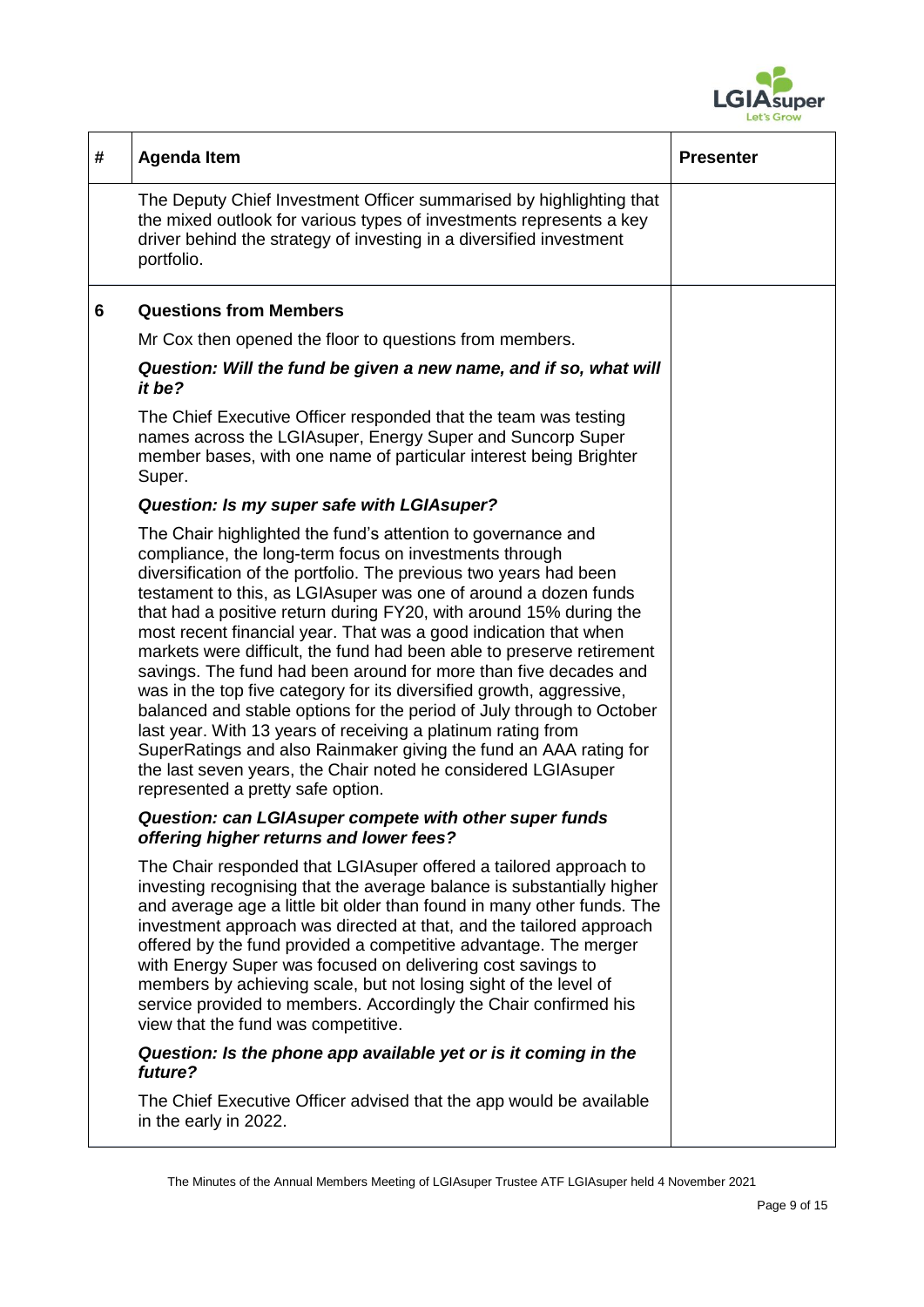

| # | <b>Agenda Item</b>                                                                                                                                                                                                                                                                                                                                                                                                                                                                                                                                                                                                                                                                                                                                                                                                                      | <b>Presenter</b> |
|---|-----------------------------------------------------------------------------------------------------------------------------------------------------------------------------------------------------------------------------------------------------------------------------------------------------------------------------------------------------------------------------------------------------------------------------------------------------------------------------------------------------------------------------------------------------------------------------------------------------------------------------------------------------------------------------------------------------------------------------------------------------------------------------------------------------------------------------------------|------------------|
|   | Question: Are you invested in fossil fuels and are you<br>concerned with the climate change risk, these investments<br>face?                                                                                                                                                                                                                                                                                                                                                                                                                                                                                                                                                                                                                                                                                                            |                  |
|   | The Deputy Chief Investment Officer responded that the fund did<br>invest in fossil fuels but it was considered in terms of the fund's<br>investment programme going forward and the ESG considerations<br>referred to earlier. He noted the fund had rejected some investments<br>based on carbon considerations.                                                                                                                                                                                                                                                                                                                                                                                                                                                                                                                      |                  |
|   | Question. Will the fund consider investing in the American<br><b>Bitcoin ETF market?</b>                                                                                                                                                                                                                                                                                                                                                                                                                                                                                                                                                                                                                                                                                                                                                |                  |
|   | The Deputy Chief Investment Officer referred to the recent release of<br>a Bitcoin ETF in the US with a potential approval at some stage on<br>the ASX and advised that it was unlikely that the fund would invest<br>into Bitcoin directly. He noted that Bitcoin mining consumes large<br>amounts of electricity, frequently from coal fired power plants, so<br>unless there was an ability to mine Bitcoin through renewables, it was<br>unlikely that the fund would invest into Bitcoin. There was likely to be<br>investment in the underlying technology of Bitcoin in terms of<br>blockchain.                                                                                                                                                                                                                                  |                  |
|   | Question: Would the fund consider any new investment option<br>to allow exposure to assets like gold and silver or<br>cryptocurrencies?                                                                                                                                                                                                                                                                                                                                                                                                                                                                                                                                                                                                                                                                                                 |                  |
|   | The Deputy Chief Investment Officer noted that consideration was<br>underway in relation to the consolidation of the Energy Super and<br>LGIAsuper investment option, as well as considering new investment<br>options which might include further index-type products. LGIAsuper<br>will certainly look to enhance products as they are consolidated,<br>whether diversified options or socially responsible investment<br>products. In relation to assets like gold, oil and other commodities,<br>they were quite difficult to include in an investment option due to the<br>difficulty in obtaining sufficient scale, as well as those assets being<br>quite expensive to administer and manage. In terms of a specific<br>cryptocurrency investment option, it would be difficult for the trustee<br>to offer that kind of option. |                  |
|   | Question: In relation to fossil fuels, there has been a lot of<br>emphasis on finance from financial institutions, their influence<br>and impact. As a big institutional investor, and considering<br>APRA's guidance on climate risk, will that influence the<br>investment strategy of a fund like LGIAsuper?                                                                                                                                                                                                                                                                                                                                                                                                                                                                                                                         |                  |
|   | The Chief Executive Officer advised that the issue extended more<br>broadly than just in the investment strategy. With the benefit of<br>Energy Super's work on ESG and a dedicated ESG investment<br>adviser, the fund was undertaking considerable work across the<br>whole portfolio.                                                                                                                                                                                                                                                                                                                                                                                                                                                                                                                                                |                  |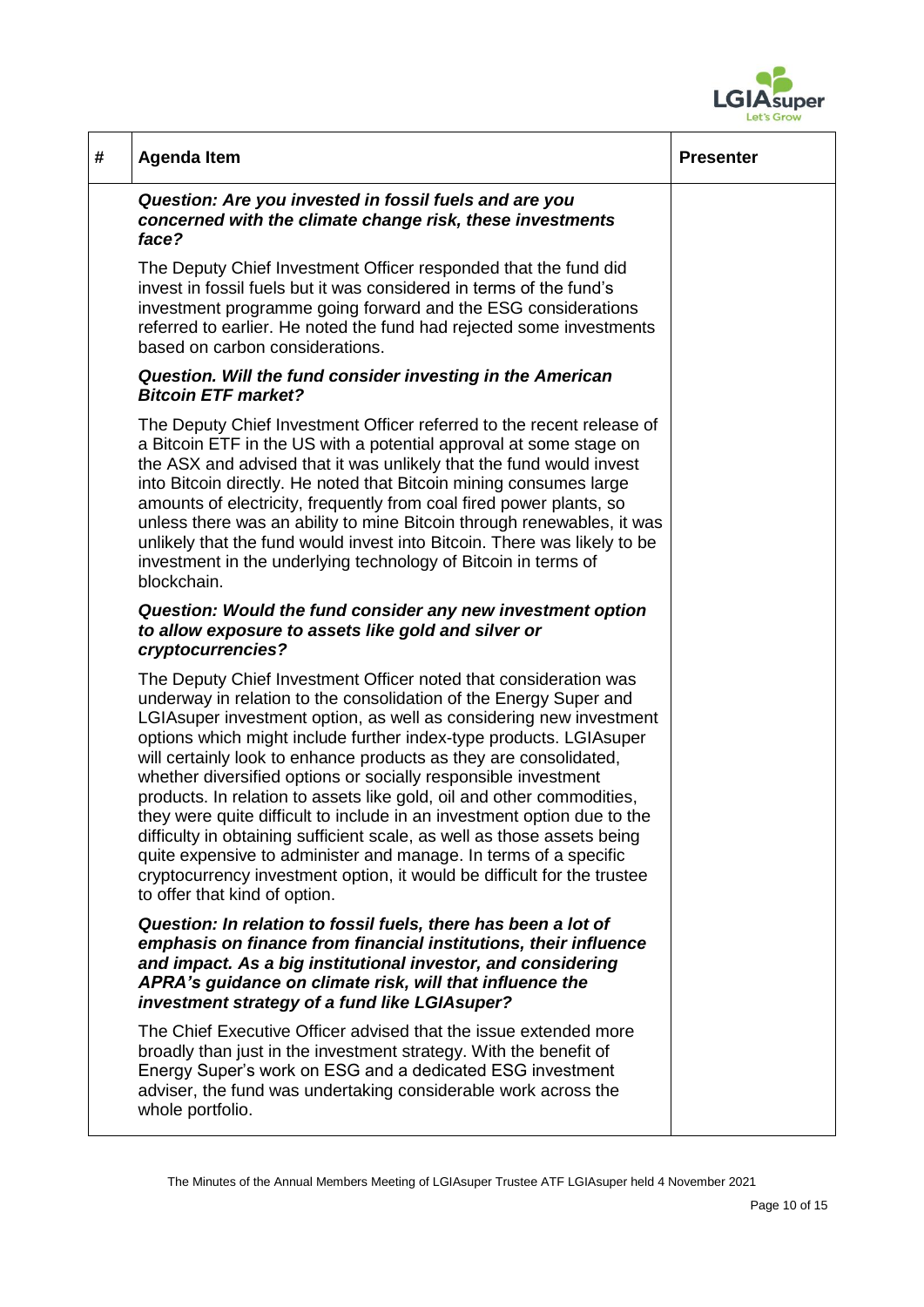

| # | <b>Agenda Item</b>                                                                                                                                                                                                                                                                                                                                                                                                                                                                                                                                                                                                                                                                                                                                                                                                                          | <b>Presenter</b> |
|---|---------------------------------------------------------------------------------------------------------------------------------------------------------------------------------------------------------------------------------------------------------------------------------------------------------------------------------------------------------------------------------------------------------------------------------------------------------------------------------------------------------------------------------------------------------------------------------------------------------------------------------------------------------------------------------------------------------------------------------------------------------------------------------------------------------------------------------------------|------------------|
|   | The industry was seeing greater regulatory pressure to ensure that<br>funds do take these considerations into account. However, our<br>approach is frequently referred to as a value approach rather than a<br>values approach as the fund had to ensure that it was still able to<br>deliver excellent returns at the same or a lower level of risk because<br>the fund had ameliorated the fossil fuel or climate risk over time.                                                                                                                                                                                                                                                                                                                                                                                                         |                  |
|   | Question: How much did the Suncorp acquisition cost and how<br>was it paid for?                                                                                                                                                                                                                                                                                                                                                                                                                                                                                                                                                                                                                                                                                                                                                             |                  |
|   | The Chief Executive Officer responded that the Suncorp acquisition<br>would cost around \$45 million comprised of a fixed amount plus<br>regulatory reserves, which will be a function of the funds under<br>management at the time LGIAsuper completes the acquisition. It<br>would be funded from LGIA super's general reserve, being a reserve<br>of LGIAsuper prior to the merger. Funds have been set aside from<br>that general reserve into a special reserve, which will invest in the<br>Suncorp Super acquisition. Those monies would be paid back to<br>LGIAsuper members over time as Suncorp Super is mutualised in<br>preparation for merging into LGIAsuper, and the proceeds would be<br>distributed to former LGIAsuper members. Some of the surplus<br>general reserves had recently been returned to LGIA super members. |                  |
|   | Question: Are our fund managers likely to be pressured to fund<br>government initiatives in the future, like competitors such as<br>QSuper.                                                                                                                                                                                                                                                                                                                                                                                                                                                                                                                                                                                                                                                                                                 |                  |
|   | The Deputy Chair referred to the situation in the US where the<br>government was trying to influence investment in infrastructure,<br>however Australia had a different regulatory regime than the US. As a<br>profit-for-member fund, the fund was bound to assess whether<br>investments were in the best financial interests of the members at all<br>times to ensure appropriate retirement outcomes. As an independent<br>profit-for-members fund, managers were not influenced by political<br>pressure.                                                                                                                                                                                                                                                                                                                              |                  |
|   | The fund did have a long history of investing in infrastructure<br>including a number that were referred to previously. Leading into the<br>2032 Olympic Games, the fund will consider infrastructure investment<br>opportunities arising from those games, similar to the Gold Coast<br>Athletes Village that had delivered strong returns to members. There<br>would be a range of further infrastructure investment but only those<br>that provide a long-term benefit to members.                                                                                                                                                                                                                                                                                                                                                       |                  |
|   | Question: I'm aware that Energy Super has a number of<br>members who are, or are nearing retirement age. Will the new<br>combined super fund be able to provide retirement funds into<br>the future for members in the future, based on the current age<br>demographics?                                                                                                                                                                                                                                                                                                                                                                                                                                                                                                                                                                    |                  |
|   | The Chair responded that it absolutely would. He noted the amazing<br>growth in members' accounts during the existence of both LGIAsuper<br>and Energy Super shows the strength of the funds' investment                                                                                                                                                                                                                                                                                                                                                                                                                                                                                                                                                                                                                                    |                  |

The Minutes of the Annual Members Meeting of LGIAsuper Trustee ATF LGIAsuper held 4 November 2021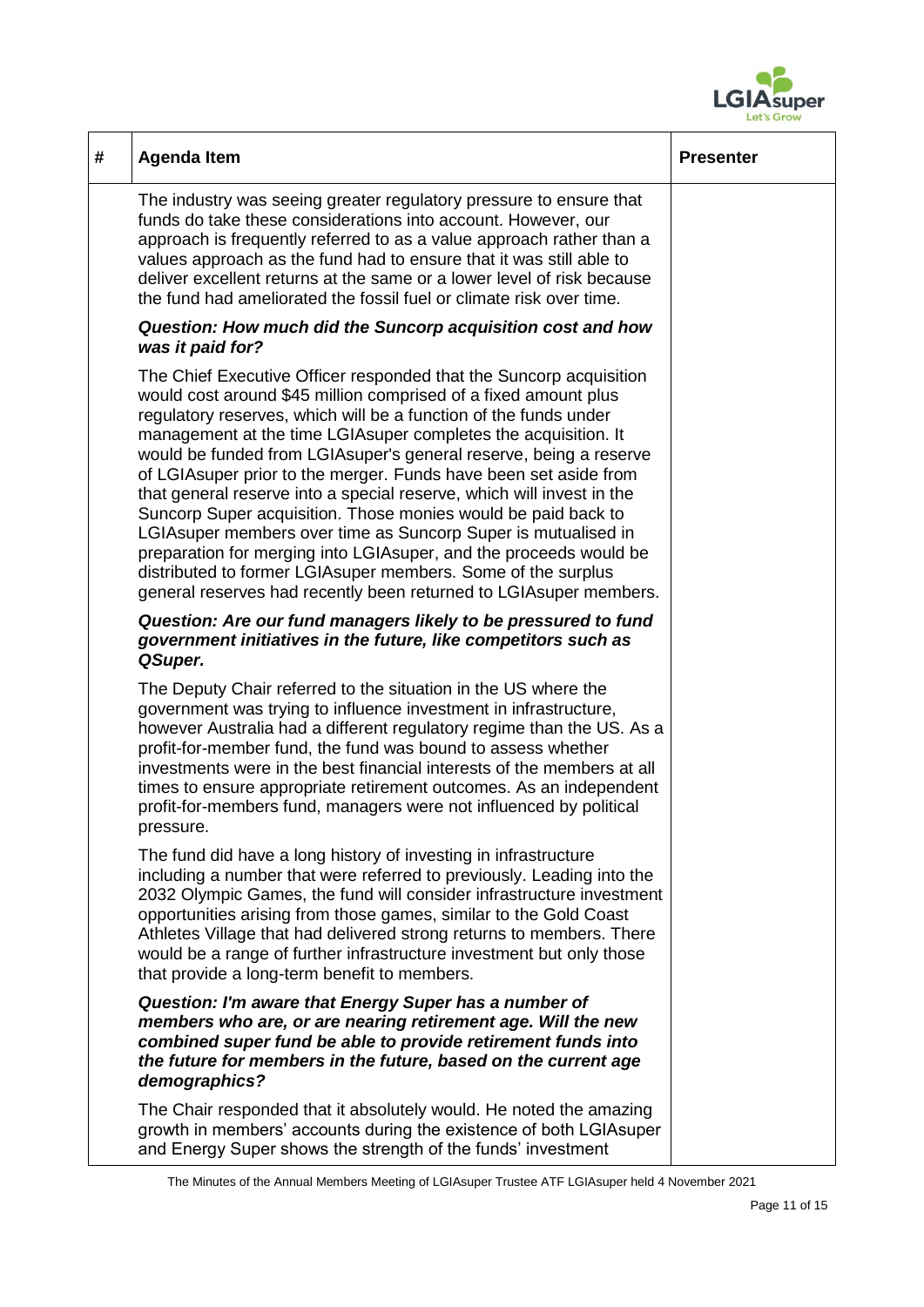

| # | <b>Agenda Item</b>                                                                                                                                                                                                                                                                                                                                                                                                                                                                                                                                                                                                  | <b>Presenter</b> |
|---|---------------------------------------------------------------------------------------------------------------------------------------------------------------------------------------------------------------------------------------------------------------------------------------------------------------------------------------------------------------------------------------------------------------------------------------------------------------------------------------------------------------------------------------------------------------------------------------------------------------------|------------------|
|   | activities, with members' money held in trust for members. There was<br>no question that members would be able to access their funds on<br>reaching retirement age.                                                                                                                                                                                                                                                                                                                                                                                                                                                 |                  |
|   | Question: Will there be a net change in total administration<br>costs or fees after the merger takes place?                                                                                                                                                                                                                                                                                                                                                                                                                                                                                                         |                  |
|   | The Chief Executive Officer referred to the cost reductions that had<br>already taken place in connection with the merger, including the most<br>recent abolition of the \$1 per week administration fee which resulted<br>in LGIA super being one of the very few funds in the market that did<br>not have a fixed fee. The fund expected to continue to reduce the<br>cost of delivering its products and services to members further in the<br>new year. Accordingly there was no question that over time, as<br>LGIA super reduced its costs, it would be able to pass more and more<br>benefits on to members. |                  |
|   | Question: I was curious what the investment team is thinking<br>about inflation, and whether that's going to be jumping away<br>from where we are on interest rates?                                                                                                                                                                                                                                                                                                                                                                                                                                                |                  |
|   | The Deputy Chief Investment Officer noted that during the previous<br>20 to 25 years, central banks had been trying to stimulate inflation,<br>but offsetting target inflation have been improvements in productivity<br>from technological advances. At the same time there had been<br>demographic change such as lower birth rates.                                                                                                                                                                                                                                                                              |                  |
|   | During the previous six months, there had been a significant increase<br>in inflation, both real and realised with increased petrol prices with the<br>Reserve Bank recently signalling that there would be consideration<br>for raising interest rates. Globally, interest rates were likely to remain<br>relatively low, with pockets of inflation such as seen with the recent<br>interest rate increase by the Reserve Bank of New Zealand.                                                                                                                                                                     |                  |
|   | Inflation was likely to move higher but probably not above 2%<br>however interest rates were unlikely to increase until there was some<br>wage inflation, which was not yet occurring. For example, despite<br>strengthening demand, price inflation had not been seen in the<br>construction industry where there is significant activity. It was<br>reasonable to expect some level of inflation, sometime soon,<br>however it was unlikely to be the significant level that had been<br>experienced in the past.                                                                                                 |                  |
|   | Question: Over what period of time will all of the Suncorp<br>acquisition funds be repaid to LGIAsuper, and which members<br>of LGIAsuper will receive reimbursement i.e., members at a<br>particular date or members now?                                                                                                                                                                                                                                                                                                                                                                                          |                  |
|   | The Chief Executive Officer advised that the expectation was that<br>those funds could be repaid by the end of 2025 at around the time of<br>merging the Suncorp Super funds into LGIAsuper which would<br>deliver additional benefits for all members as well as Suncorp Super<br>members.                                                                                                                                                                                                                                                                                                                         |                  |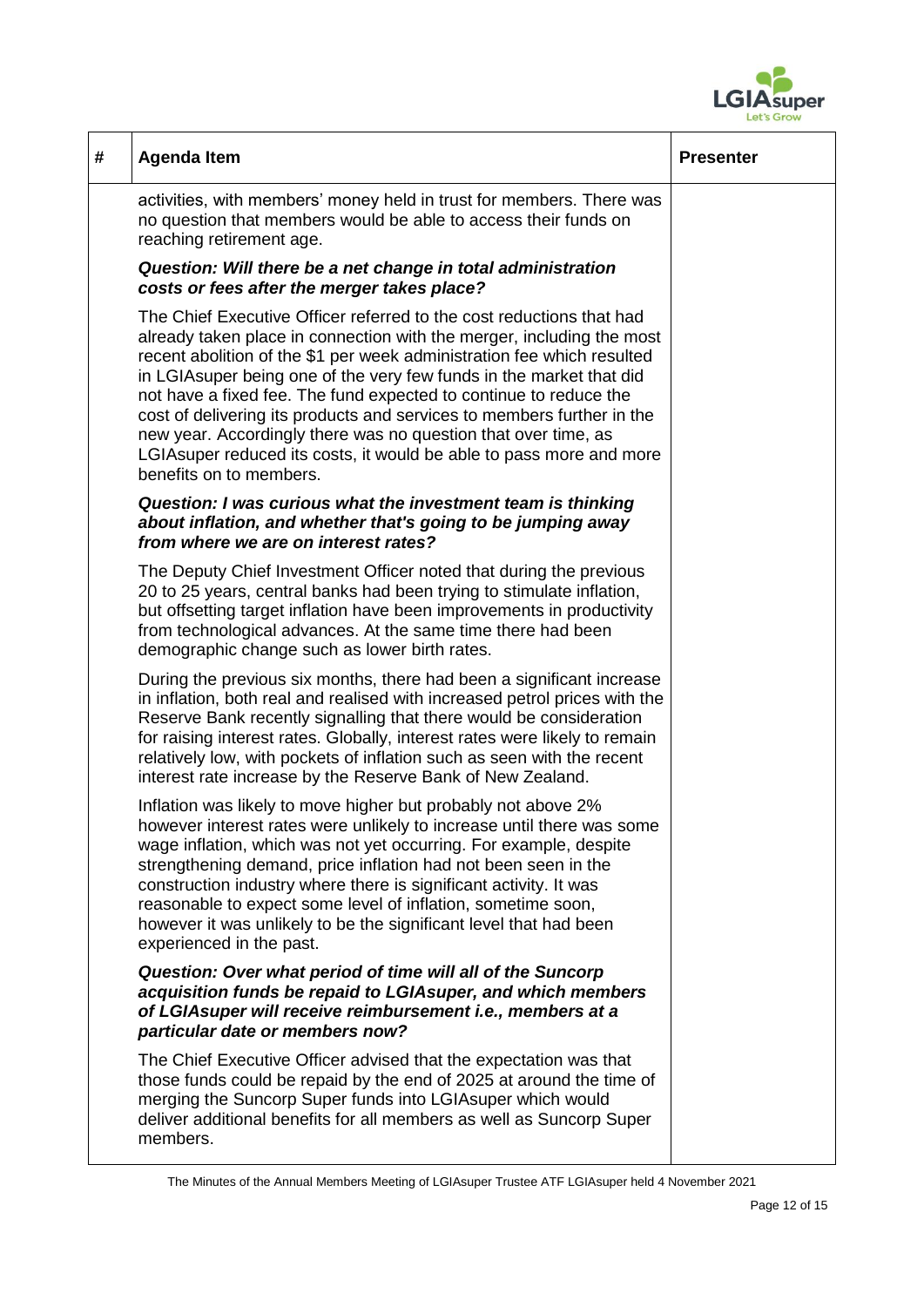

| # | <b>Agenda Item</b>                                                                                                                                                                                                                                                                                                                                                                                                                                                                                                                                                                                                                                                                                                                                                                                                                 | <b>Presenter</b> |
|---|------------------------------------------------------------------------------------------------------------------------------------------------------------------------------------------------------------------------------------------------------------------------------------------------------------------------------------------------------------------------------------------------------------------------------------------------------------------------------------------------------------------------------------------------------------------------------------------------------------------------------------------------------------------------------------------------------------------------------------------------------------------------------------------------------------------------------------|------------------|
|   | In terms of the people to whom those funds would be repaid, those<br>are the ongoing members who were members of LGIA super at 30<br>June 2021, that was those who were members of LGIA super<br>immediately prior to the merger, who remain with the fund, will have<br>those monies paid over the next five to 10 years.                                                                                                                                                                                                                                                                                                                                                                                                                                                                                                         |                  |
|   | Question: I want to know whether I can withdraw my LGIAsuper<br>contributions if I move to another country, as I am holding New<br>Zealand citizenship.                                                                                                                                                                                                                                                                                                                                                                                                                                                                                                                                                                                                                                                                            |                  |
|   | The Chief Executive Officer encouraged the member to speak to the<br>fund's technical team due to the technical nature of the question.<br>New Zealand citizens were not eligible for the departing Australia<br>superannuation payment which permits temporary visa holders to<br>transfer their superannuation to their original country of residence.<br>However, for those moving to New Zealand, there was a scheme in<br>place that allows the transfer of retirement savings from an Australian<br>superfund like Energy Super or LGIAsuper to a New Zealand Kiwi<br>Saver scheme. This would require a New Zealand inland revenue<br>department number to transfer those savings to New Zealand with a<br>number of specific terms and conditions that apply at the time.<br>Information was available on the ATO website. |                  |
|   | Question: How confident are you that the federal government's<br>tinkering with the super system is over, and the rules covering<br>things like transfers, caps and concessional contributions will<br>remain as they are?                                                                                                                                                                                                                                                                                                                                                                                                                                                                                                                                                                                                         |                  |
|   | The Chair responded that it was clear that the government has an<br>ongoing legislative agenda, much of which had been delivered with<br>the focus being on performance, consolidation and more<br>consolidation, which LGIAsuper supported. APRA had been<br>consultative and LGIAsuper appreciated our constructive relationship<br>with the regulator.                                                                                                                                                                                                                                                                                                                                                                                                                                                                          |                  |
|   | Question: Given your comments about the fossil fuel industry, I<br>just wondered if you've got some balancing thing of investing in<br>renewables as well as what the future holds there as<br>opportunities arise?                                                                                                                                                                                                                                                                                                                                                                                                                                                                                                                                                                                                                |                  |
|   | The Deputy Chief Investment Officer confirmed that the fund had a<br>number of renewable investments with its infrastructure portfolio<br>including the largest wind generator in Australia as well as Portugal's<br>second largest wind generator.                                                                                                                                                                                                                                                                                                                                                                                                                                                                                                                                                                                |                  |
|   | Renewable investment in Australia was more challenging due to<br>marginal loss factors making renewable projects difficult to invest into<br>from a financial perspective and loss-making investments would not<br>be in the best interest of members. However investment opportunities<br>in renewables would continue to form part of the fund's investment<br>program.                                                                                                                                                                                                                                                                                                                                                                                                                                                          |                  |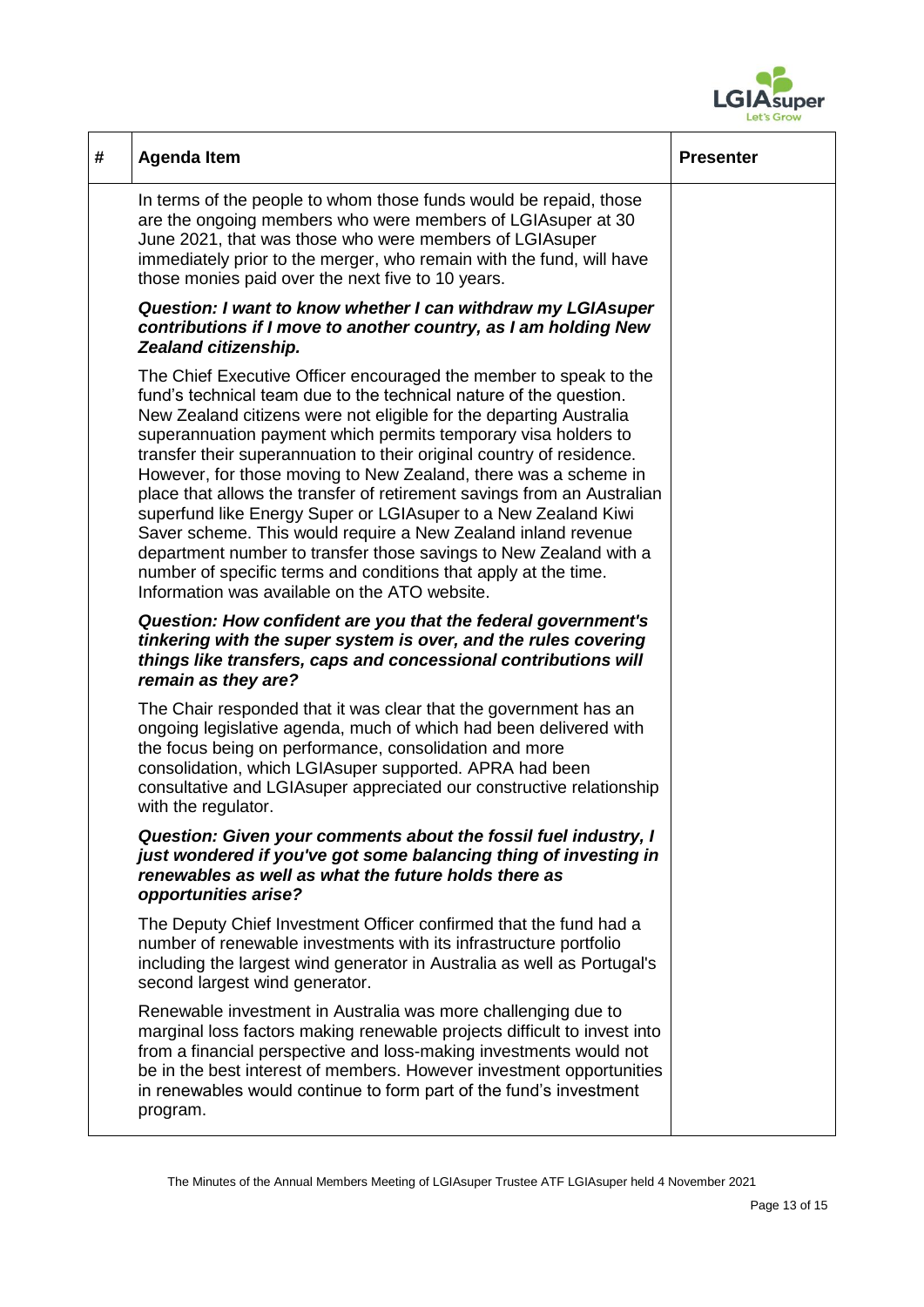

| # | <b>Agenda Item</b>                                                                                                                                                                                                                                                                                                                                                                                                           | <b>Presenter</b> |
|---|------------------------------------------------------------------------------------------------------------------------------------------------------------------------------------------------------------------------------------------------------------------------------------------------------------------------------------------------------------------------------------------------------------------------------|------------------|
|   | Question: With your power of attorney, things have been<br>changed now that not only you, but the power of attorney can<br>now step in, if you give permission, and take over the<br>superannuation, and look after the person that should be looked<br>after, and the government don't get their mitts on the money. So,<br>I just wonder if everyone knows that. It's a pretty important<br>thing, as we get near the end. |                  |
|   | The Chief Executive Officer noted that this issue had been discussed<br>at recent retirement seminars, welcomed members to attend one of<br>those seminars or a webinar and reminded members of the<br>availability of financial advice from the advisers present at the<br>meeting or by appointment.                                                                                                                       |                  |
|   | Question: What is the reason for cancelling life insurance when<br>a member reaches the age limit, prior to going onto the<br><b>Pension?</b>                                                                                                                                                                                                                                                                                |                  |
|   | The Chief Executive Officer confirmed that life insurance policies did<br>generally expire on reaching a certain age, with claims unable to be<br>made from that point even if the member was still working. Advice<br>was available from advisers in relation to life insurance in more detail.                                                                                                                             |                  |
|   | Question: A question just around Energy and Suncorp, will the<br>changes alter the products that are on offer?                                                                                                                                                                                                                                                                                                               |                  |
|   | The Chief Executive Officer advised that one of the benefits the<br>merger between LGIAsuper and Energy Super, as well as the<br>Suncorp Super acquisition, was the expectation that the fund would<br>be able to build out its range of products over time, and still be able to<br>offer slightly more products in a cost-effective and accessible<br>manner.                                                              |                  |
|   | As previously mentioned by the Deputy Chief Investment Officer, the<br>fund was likely to introduce more indexed products, and Suncorp<br>Super also had some strong products that should come into the<br>product suite over time.                                                                                                                                                                                          |                  |
|   | Question: Will the changes alter the way we can access our<br>records?                                                                                                                                                                                                                                                                                                                                                       |                  |
|   | The Chief Executive Officer noted that the way that members access<br>their records had not changed and for former LGIA super members, it<br>will not change. However, in late 2022, there would be a change in<br>the way that records were provided for Energy Super members. The<br>transition would be as seamless as possible and should provide<br>members access to a number of new functions.                        |                  |
|   | Question: Why are investment fees so high compared to other<br>super funds?                                                                                                                                                                                                                                                                                                                                                  |                  |
|   | The Deputy Chief Investment Officer noted that, on a base fee basis,<br>LGIA super' fees were lower than the industry fund median however<br>the fund did not aspire to be the lowest fee fund due to the level of<br>service the fund provided. The objective was to deliver great returns                                                                                                                                  |                  |